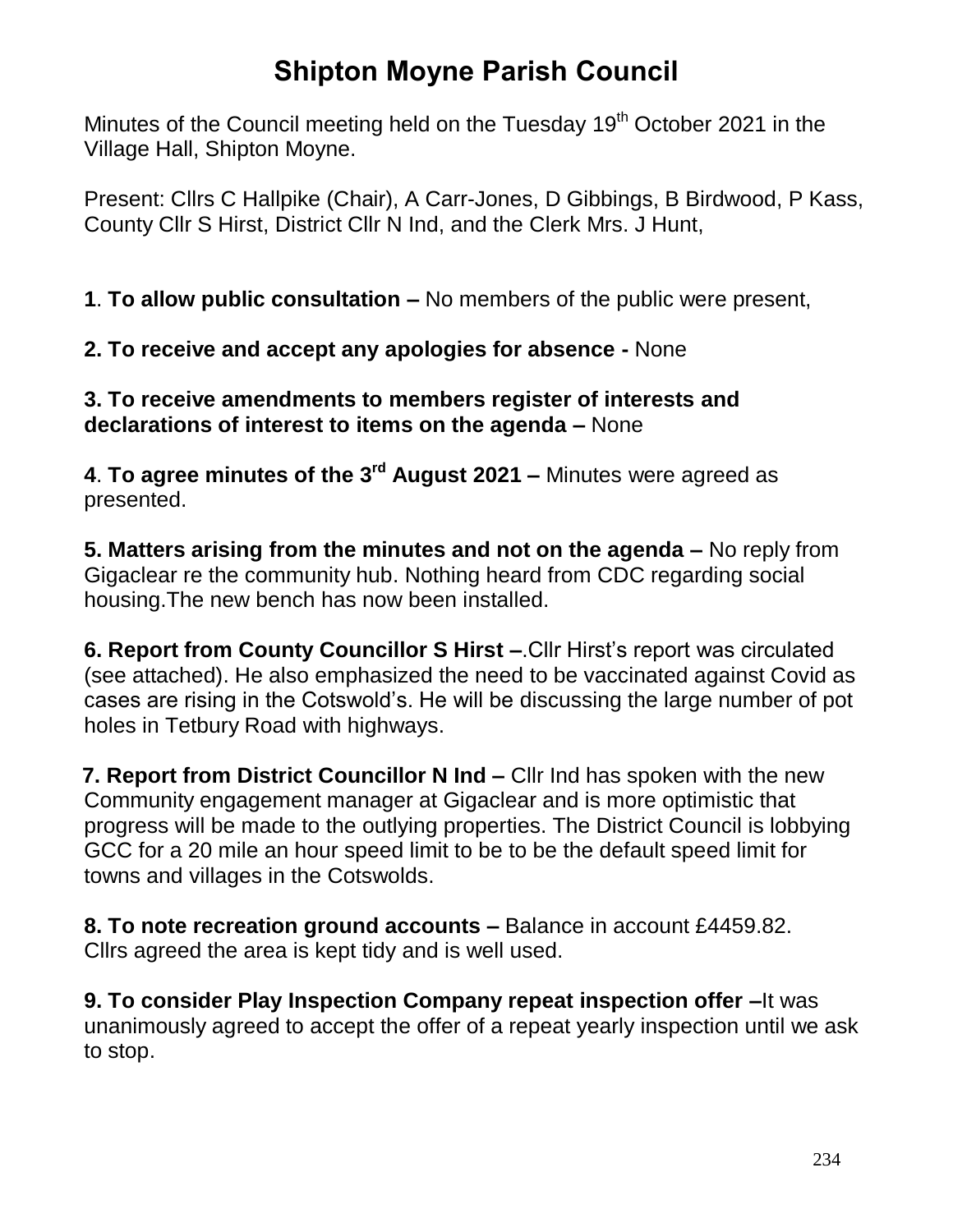# **Shipton Moyne Parish Council**

**10 To support CDC '20 is plenty' proposal –** agreed to support the proposal**.**  Cllr Hirst said GCC is already working towards this aim.

### **11. To discuss planning applications received -** None

#### **12. To note planning applications received and commented on between meetings**

**21/02780/CLEUD** Cert of Lawful Existing Use or Devt for Certificate of Lawful Existing Use or Development under Section 191 of the Town and Country Planning Act 1990 - A garden store in the upper garden in the curtilage of the Mill cottage at Shipton Mill Cottage Long Newnton Tetbury Gloucestershire GL8 8RP

#### *No objections*

**21/03024/FUL** Full Application for Proposed garage extension and conversion to ancillary accommodation at Walnut Tree House The Street Shipton Moyne *No objections* **21/03440/FUL** Full Application for Erection of outdoor covered dining area and extension of outbuilding at The Cat And Custard Pot Inn The Street Shipton Moyne Tetbury Gloucestershire *No objections* **21/00158/FUL & LBC** Full Application for Erection of single storey rear extension and formation of decking and erection of fence at 1 Woodlands Cottages Easton Grey Road Westonbirt Tetbury *No objections*

#### **13. To review Code of Conduct –** reviewed and noted

**14. To consider celebrations for the Queens Jubilee –** Unanimously agreed to accept the Honorable Company of Gloucestershire's offer of 2 oak trees to be planted for the Queen's Jubilee. Initial thoughts on where the trees are planted favour one at each end of the village.

Road closure required for Friday  $3^{\overline{r}d}$  June 2022. (Clerk) Jubilee Beacon next agenda.

#### **15. To note bank reconciliation –** noted.

#### **16. To agree payments to be made and note payments made between meetings**

|                   | Payee                                       | Amount  |
|-------------------|---------------------------------------------|---------|
|                   | 16.08.2021   The Play Inspection Co.        | £105.00 |
|                   | 02.09.2021   K P Gardens Ltd                | £312.00 |
|                   | 08.09.2021   Finance Biz                    | £140.00 |
|                   | 31.09.2021   Mrs J Hunt salary and expenses | £334.74 |
| 31.09.2021   HMRC |                                             | £71.49  |